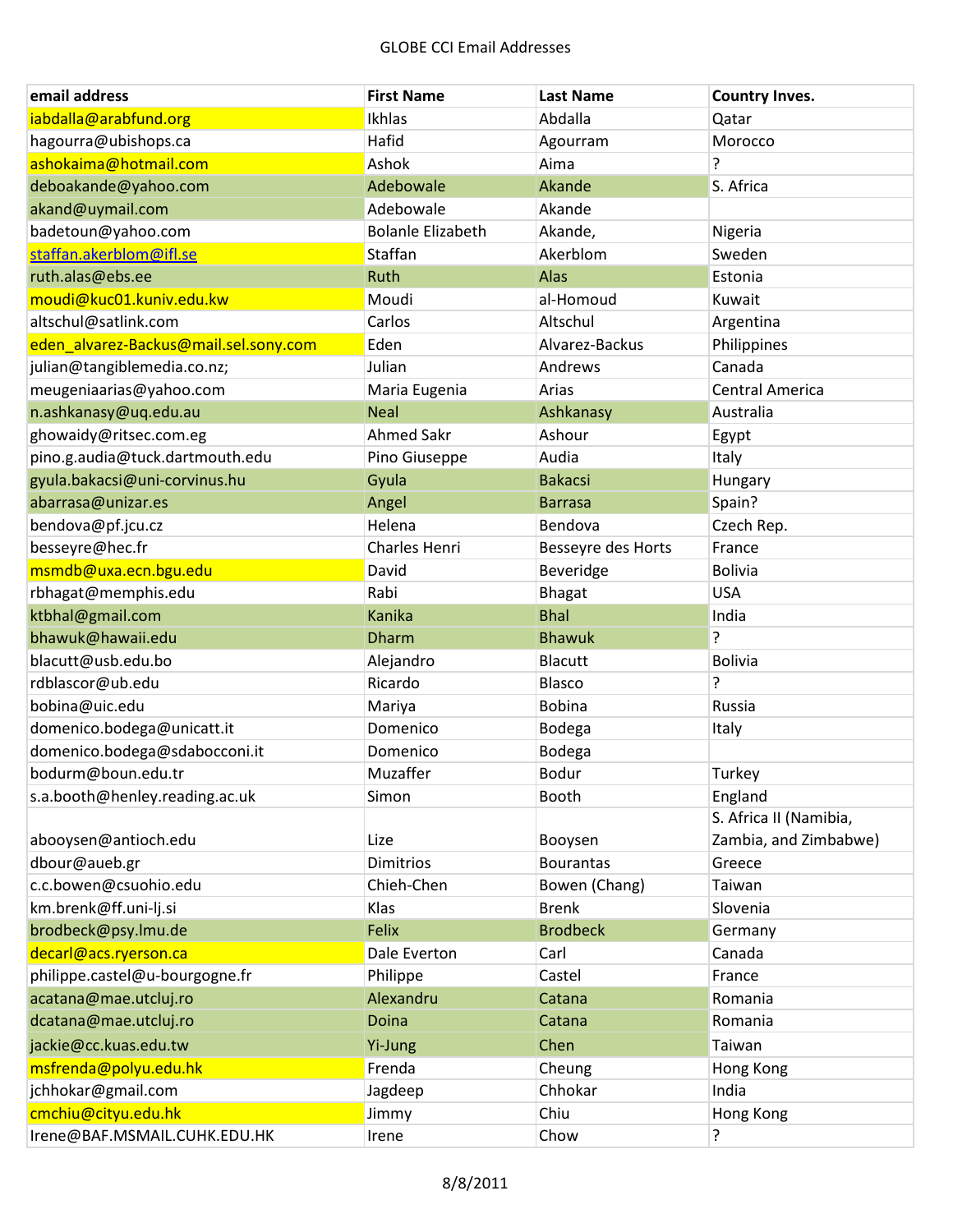| email address                      | <b>First Name</b>   | <b>Last Name</b>     | <b>Country Inves.</b>  |
|------------------------------------|---------------------|----------------------|------------------------|
| nimitchowdhary@hotmail.com         | Nimit               | Chowdary             | ?                      |
| cosgriff@lincoln.ac.nz             | Peter               | Cosgriff             | New Zealand            |
| dastmal@uvic.ca                    | Ali                 | Dastmalchian         | Iran                   |
| a.h.b.dehoogh@uva.nl               | Annebel             | de Hoogh             | Netherlands            |
| re.de.vries@psy.vu.nl              | Reinout             | <b>De Vries</b>      | S. Pacific             |
| sdbarma@lycos.com                  | Sukhendu            | Debbarma             | India                  |
| dela.coleta@netsite.com.br         | <b>Jose Augusto</b> | Dela Coleta          | <b>Brazil</b>          |
| marilia.coleta@netsite.com.br      | Marilia Ferreira    | Dela Coleta          | <b>Brazil</b>          |
| d.n.denhartog@uva.nl               | Deanne              | <b>Den Hartog</b>    | Netherlands            |
| marc.deneire@univ-nancy2.fr        | Marc                | Deneire              | France                 |
| desbiens.danielle@uqam.ca          | Danielle            | Desbiens             | Canada-Quebec          |
| marcus.dickson@wayne.edu           | <b>Marcus</b>       | <b>Dickson</b>       | <b>USA</b>             |
| gdnnllyc@tcd.ie                    | Gemma               | Donnelly-Cox         | Irelend                |
| pdorfman@nmsu.edu                  | Peter               | Dorfman              | Mexico                 |
| robertoduarte@pucminas.br          | Roberto Gonzalez    | Duarte               | <b>Brazil</b>          |
| rosedzuvichu@yahoo.com             | Rosemary            | Dzuvichu             | India                  |
| mahmood@cba.edu.kw                 | Mahmood             | Elgamal              | Kuwait                 |
| cynthia.emrich@dukece.com          | Cynthia             | Emrich               | ?                      |
| merez@ie.technion.ac.il            | Miriam              | Erez                 | Israel                 |
| evcimen@itu.edu.tr                 | Idil                | Evcimen              | Turkey                 |
| Richard.Field@ualberta.ca          | Richard             | Field                | Canada                 |
| CP-Fimmen@wiu.edu                  | Carol               | Fimmen               | <b>Bolivia</b>         |
| dfischma@upc.edu.pe                | David               | Fischman Kalinkausky | Peru                   |
| bizmf@nus.edu.sg                   | Michael             | Frese                | Germany                |
| ppfu@cuhk.edu.hk                   | <b>Ping Ping</b>    | Fu                   | China                  |
| mgelfand@psyc.umd.edu              | Michele             | Gelfand              | ?                      |
| fgil@psi.ucm.es                    | Francisco           | Gil Rodriguez        | Spain?                 |
| mv-grachev@wiu.edu                 | Mikhail             | Grachev              | Russia                 |
| gmb@wharton.upenn.edu              | Geralyn             | Grosso               | 5.                     |
| cegutier@fdi.ucm.es                | Celia               | Guiterrez Cosio      | Spain?                 |
| vgupta@csusb.edu                   | Vipin               | Gupta                | India                  |
| gupta05@gmail.com                  | Vipin               | Gupta                |                        |
| hanges@psyc.umd.edu                | Paul                | Hanges               | <b>USA</b>             |
| fmhartanto@gmail.com               | Frans Marti         | Hartanto             | Indonesia              |
| ingalill.holmberg@hhs.se           | Ingalill            | Holmberg             | Sweden                 |
| hoppem@leaders.ccl.org             | Michael             | Hoppe                | <b>USA</b>             |
| house@management.wharton.upenn.edu | Robert              | House                | <b>USA</b>             |
| jhowell@nmsu.edu                   | Jon                 | Howell               | Mexico                 |
| John.Ickis@incae.edu               | John                | Ickis                | <b>Central America</b> |
| reddyirala@gmail.com               | Lokanandha Reddy    | Irala                | 5.                     |
| mansour.javidan@thunderbird.edu    | Mansour             | Javidan              | Iran                   |
| correia.jesuino@iscte.pt           | Jorge Correia       | Jesuino              | Portugal               |
| jcj@iscte.pt                       | Jorge Correia       | Jesuino              |                        |
| jili@hkbu.edu.hk                   | Li                  | Ji.                  | Singapore              |
| joneky@kmu.edu.tw                  | Kuen-Yung           | Jone                 | Taiwan                 |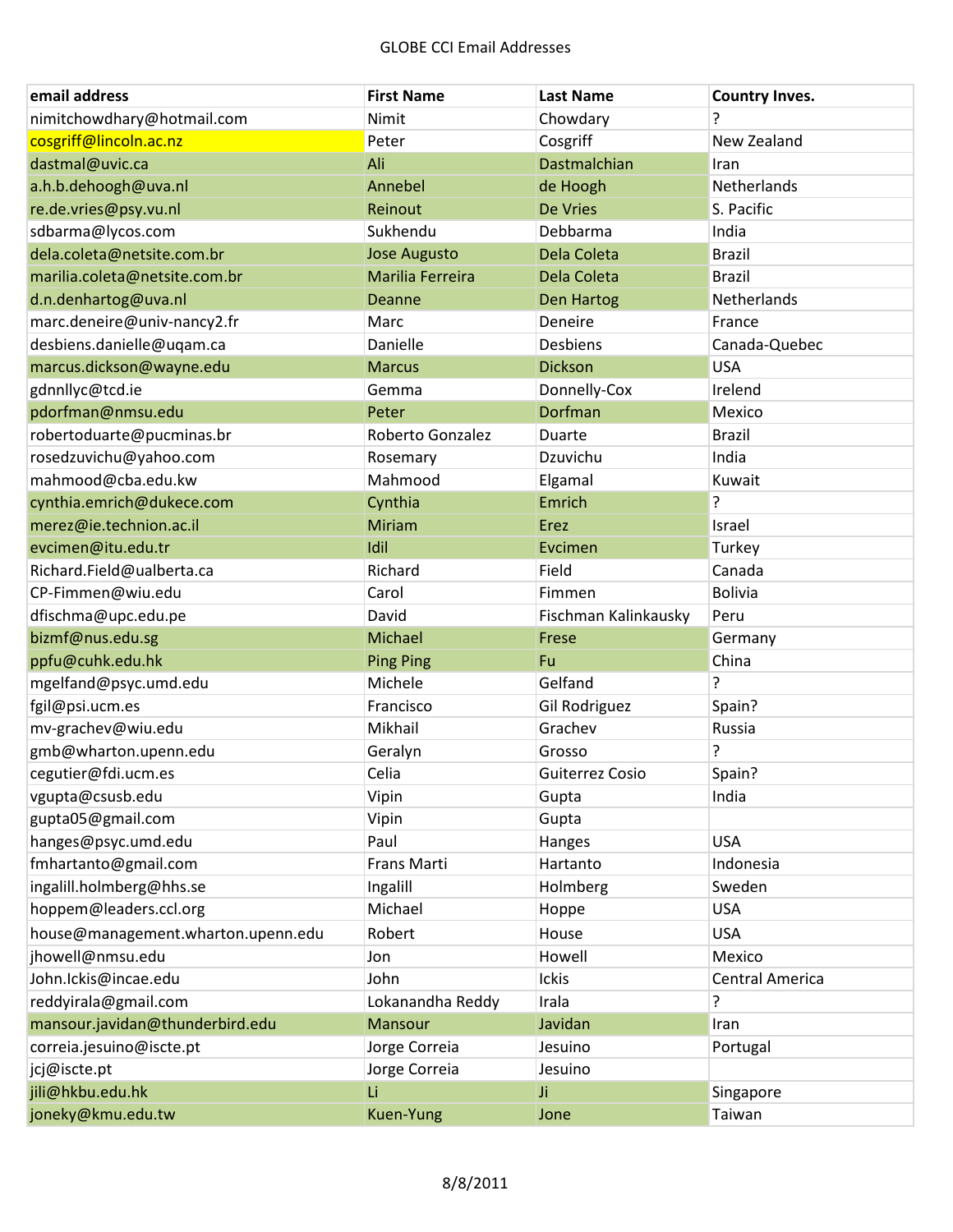| email address                              | <b>First Name</b>    | <b>Last Name</b>   | <b>Country Inves.</b>  |
|--------------------------------------------|----------------------|--------------------|------------------------|
| gjones@hbs.edu                             | Geoffrey             | Jones              | England                |
| kabasaka@boun.edu.tr                       | Hayat                | Kabasakal          | Turkey                 |
| rkarak@yahoo.com                           | Rauf                 | Karakozov          | Azerbaijan             |
| mkeating@tcd.ie                            | <b>Mary</b>          | <b>Keating</b>     | Ireland                |
| AJEFFREY@ntu.edu.sg                        | Jeffrey              | Kennedy            | New Zealand            |
| jay.kim@insead.edu                         | Jay                  | Kim                | S. Korea               |
| jaykim@marshall.usc.edu                    | Jay                  | Kim                |                        |
| gkipiani@yahoo.com                         | Giorgi               | Kipiani            | Georgia                |
| mkipping@schulich.yorku.ca                 | <b>Matthias</b>      | <b>Kipping</b>     | England                |
| edvard. konrad@ff.uni-lj.si                | Edvard               | Konrad             | Slovenia               |
| PL.Koopman@psy.vu.nl                       | Paul                 | Koopman            | Netherlands            |
| Alexandre.Kurc@univ-nancy2.fr              | Alexandre            | Kurc               | France                 |
| kurc@univ-nancy2.fr                        | Alexandre            | Kurc               |                        |
| marie-francoise.lacassagne@u- bourgogne.fr | Marie-Francoise      | Lacassagne         | France                 |
| r.lang@wirtschaft.tu-chemnitz.de           | Rainhart             | Lang               | Germany                |
| slee@unl.edu                               | Sang                 | Lee                | Kazakhstan, Albania    |
| cleeds@dominican.edu                       | Christopher          | Leeds              | France                 |
| Francisco.Leguizamon@incae.edu             | Francisco            | Leguizamon         | <b>Central America</b> |
| leguizaf@mail.incae.ac.cr                  | Francisco            | Leguizamon         |                        |
| timothy@mail.npust.edu.tw                  | Cheng-chen (Timothy) | Lin                | Taiwan                 |
| martin.lindell@hanken.fi                   | Martin               | Lindell            | Finland                |
| jeanlobell@earthlink.net                   | Jean                 | Lobell             | Philippines            |
| fluthans1@unl.edu                          | Fred                 | Luthans            | Kazakhstan, Albania    |
| psychologia@dawid.uni.wroc.pl              | Jerzy                | Maczynski          | Poland                 |
| norma@um.edu.my                            | <b>Norma</b>         | Mansor             | Malaysia               |
| gsmartin@tcd.ie                            | Gillian              | <b>Martin</b>      | Ireland                |
| boris.martinez@yahoo.com                   | <b>Boris</b>         | Martinez           | Guatemala              |
| info@fenixleadershipconsulting.com         | Sandra               | Martinez           | Mexico                 |
| sandra@naviguent.com                       | Sandra               | Martinez           |                        |
| marti@esade.edu;                           | Margarita            | Marti-Ripoll       | ŗ                      |
| mmathew@mgmt.iisc.ernet.in                 | Mary                 | Mathew             | India                  |
| mcmcmillen@aol.com                         | Cecilia              | McMillen           | <b>Central America</b> |
| messllam@hotmail.com                       | Aly                  | Messallam          | Egypt                  |
| abarab@ksu.edu.sa                          | Nabil                | Morsi              | Egypt                  |
| doel@rediffmail.com                        | Doel                 | Mukherjee          | India?                 |
| kumkummukherjee@hotmail.com                | <b>Kumkum</b>        | Mukherjee          | India?                 |
| almadon@regent.edu                         | <b>Almarie</b>       | <b>Munley</b>      | Guatemala              |
| p.ngin@mbs.unimelb.edu.au                  | Phyllisis            | <b>Ngin</b>        | Singapore              |
| info@masterskill.edu.my                    | Nik Rahimah          | Nik-Yacob          | Malaysia               |
| joconnell@Inmta.bentley.edu                | Jeremiah             | O'Connell          | Spain                  |
| Enrique.Ogliastri@incae.edu                | Enrique              | Ogliastri          | Colombia               |
| Enrique.Ogliastri@ie.edu                   | Enrique              | Ogliastri          |                        |
| jortiz@upc.edu.pe                          | Jose Agustin         | <b>Ortiz Elias</b> | Peru                   |
| gpalin@elon.edu                            | Gary                 | Palin              | <b>USA</b>             |
| akpani@xlri.ac.in                          | Ashis                | Pani               | ?                      |
| papalexandris@aueb.gr                      | Nancy                | Papalexandris      | Greece                 |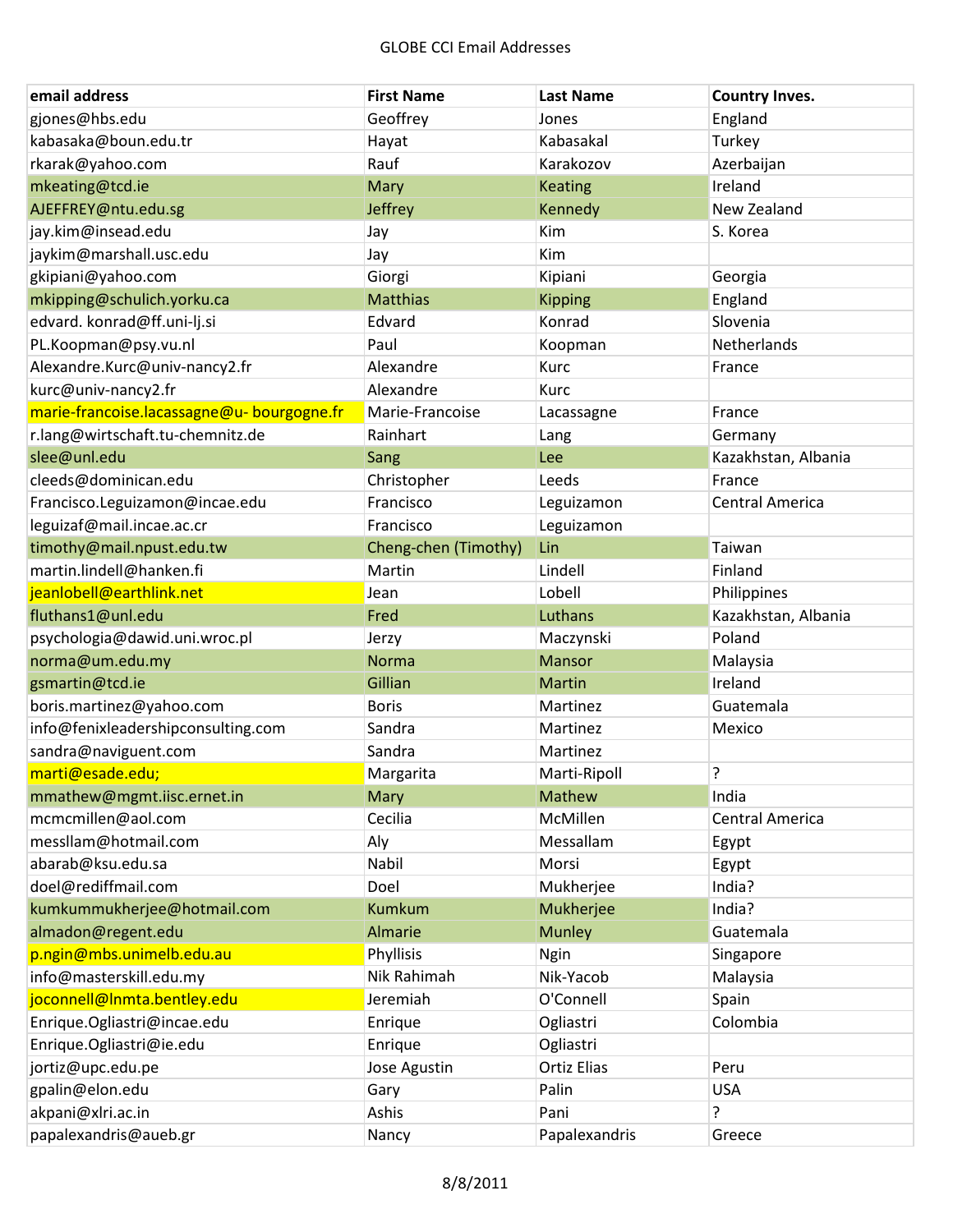| email address                      | <b>First Name</b>  | <b>Last Name</b>    | <b>Country Inves.</b> |
|------------------------------------|--------------------|---------------------|-----------------------|
| tony.paquin@wku.edu                | Anthony            | Paquin              | S. Pacific            |
| ashpareek@yahoo.com                | Ashish             | Pareek              | ŗ                     |
| tkpeng@isu.edu.tw                  | T.K.               | Peng                | Taiwan                |
| robert.pichler@fh-wien.ac.at       | Robert             | Pichler             | ?                     |
| mmpreziosa@uca.edu.ar              | <b>Maria Marta</b> | Preziosa            | Argentina             |
| jmprieto@psi.ucm.es                | Jose               | Prieto              | Spain                 |
| lprieto@tamiu.edu                  | Leonel             | Prieto              | Mexico                |
| narda.quigley@villanova.edu        | Narda              | Quigly              | <b>USA</b>            |
| stomar@niilm.com                   | Sarita             | Raghav              | 5.                    |
| jrajas@gmail.com                   | James              | Rajasekar           | India                 |
| schlwd@orc.ru                      | <b>Boris</b>       | Rakitsky            | Russia                |
| Gerhard.Reber@jku.at               | Gerhard            | Reber               | Austria               |
| rogovsky@ilo.org                   | Nikolai            | Rogovsky            | Russia                |
| nrohmetra@yahoo.co.uk              | Neelu              | Rohmetra            | 5.                    |
| tony ruiz@cornell.edu              | S. Antonio         | Ruiz-Quintanilla    | (RA)                  |
| argio.sabadin@ff.uni-lj.si         | Argio              | Sabadin             | Slovenia              |
| colombiabustamante@hotmail.com     | Colombia           | Salom de Bustamante | Venezuela             |
| csantana@nmsu.edu                  | Carmen             | Santana-Melgoza     | Mexico                |
| dsauers@winona.edu                 | <b>Daniel</b>      | <b>Sauers</b>       | New Zealand           |
| manfred.schmitz@ipw.rwth-aachen.de | Manfred            | Schmitz             | France                |
| info@smec.dk                       | Jette              | Schramm-Nielsen     | Denmark               |
| dinesh707@hotmail.com              | Dinesh             | Sharma              | 5.                    |
| manoj@konan-u.ac.jp                | Manoj              | Shrestha            | Nepal                 |
| mrinalini_shrivastava@yahoo.com    | Mrinalini          | Shrivastava         | India                 |
| camilla.sigfrids@gmail.com         | Camilla            | Sigfrids            | Finland               |
| msiles@nmu.edu                     | Marcelo            | <b>Siles</b>        | ŗ                     |
| songkc@hanbat.chungnam.ac.kr       | Kye-Chung          | Song                | S. Korea              |
| srinivas@xlri.ac.in                | E.S.               | <b>Srinivas</b>     | ?                     |
| johannes.steyrer@wu-wien.ac.at     | Johannes           | Steyrer             | Austria               |
| mary.sullydeluque@thunderbird.edu  | Mary               | Sully de Luque      | <b>USA</b>            |
| surie@adelphi.edu                  | Gita               | Surie               | ŗ                     |
| erna.szabo@jku.at                  | Erna               | Szabo               | Austria               |
| betaniatanure@betaniatanure.com    | <b>Betania</b>     | <b>Tanure</b>       | <b>Brazil</b>         |
| tchesnov@yahoo.com.au              | Alex               | Tchesnov            | 5.                    |
| albertteo@nus.edu.sg               | Albert             | <b>Teo</b>          | Singapore             |
| scms@vsnl.com                      | Pramod             | Thavanoor           | ?                     |
| h.thierry@casema.nl                | <b>Henk</b>        | <b>Thierry</b>      | Netherlands           |
| vmtom@rediffmail.com               | Fr. Vattathara     | Thomas              | India                 |
| gtjahjono@bdg.centrin.net.id       | Gunawan            | Tjahjono            | Indonesia             |
| strimi@unl.edu                     | Sylvana            | Trimi               | Albania               |
| strimi2@unl.edu                    | Sylvana            | Trimi               |                       |
| Anne.Tsui@asu.edu                  | Anne               | Tsui                | China                 |
| krista.tuulik@eek.ee               | <b>Krista</b>      | <b>Tuulik</b>       | Estonia               |
| ubolwanna@msn.com                  | Pavakanun          | Ubolwanna           | Thailand              |
| p.t.vandenberg@uvt.nl              | Peter              | van den Berg        | Netherlands           |